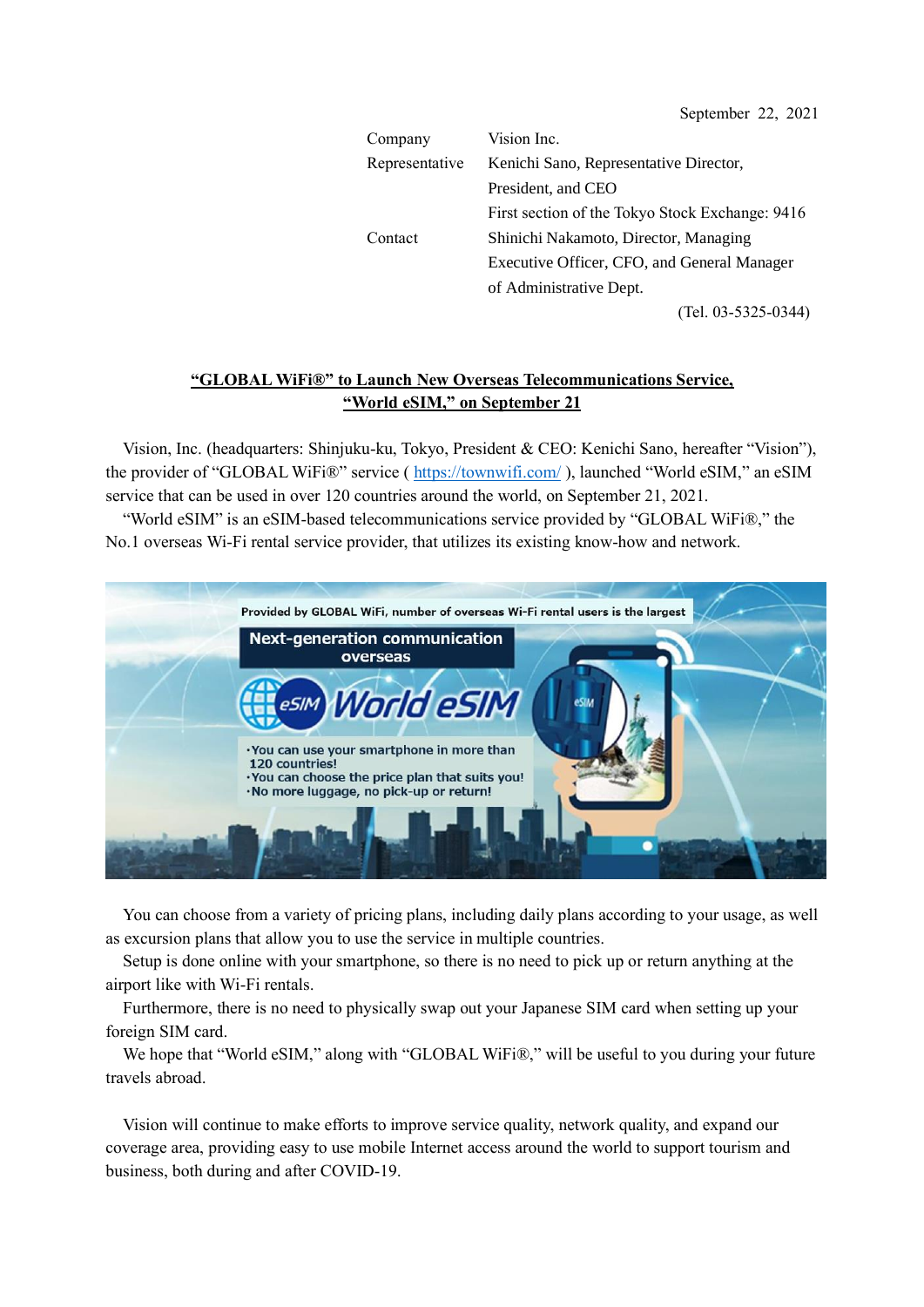#### **■About eSIM**

An eSIM is a digital SIM that can replace a physical SIM card.

There is no need to insert a SIM card into your smartphone or other device like with a regular,

physical SIM card. By signing up on the website, you are able to connect on the spot using your current device.

Since you connect using your current smartphone (eSIM compatible device), you are able to use your applications and e-mail as usual.



### **■World eSIM** <https://townwifi.com/worldesim>

By registering and completing setup using the dedicated website, you can use the Internet in over 120 countries.

We plan to update the supported countries and service details in the future as needed.

〇Advantages of using "World eSIM"

- (1) Support for over 120 countries (As of September 21, 2021) You can use your smartphone overseas, just like you normally would.
- (2) No extra luggage and no devices to connect There is no need to carry around a Wi-Fi device while abroad, as the provider information in your smartphone is updated using the Internet.
- (3) No need to pick up or return anything at the airport There is no need to stop by the airport counter before departure or after your return, like with Wi-Fi rentals.
- (4) Register from abroad

You can register for and setup World eSIM entirely online, so you can even sign up from overseas.

\*If you sign up while overseas, it will take about 3 days before you can use the service.

(5) Easy setup

After you sign up, setup information will be sent to you by email. By following the instructions, you can complete the setup on your own in about 5 minutes.